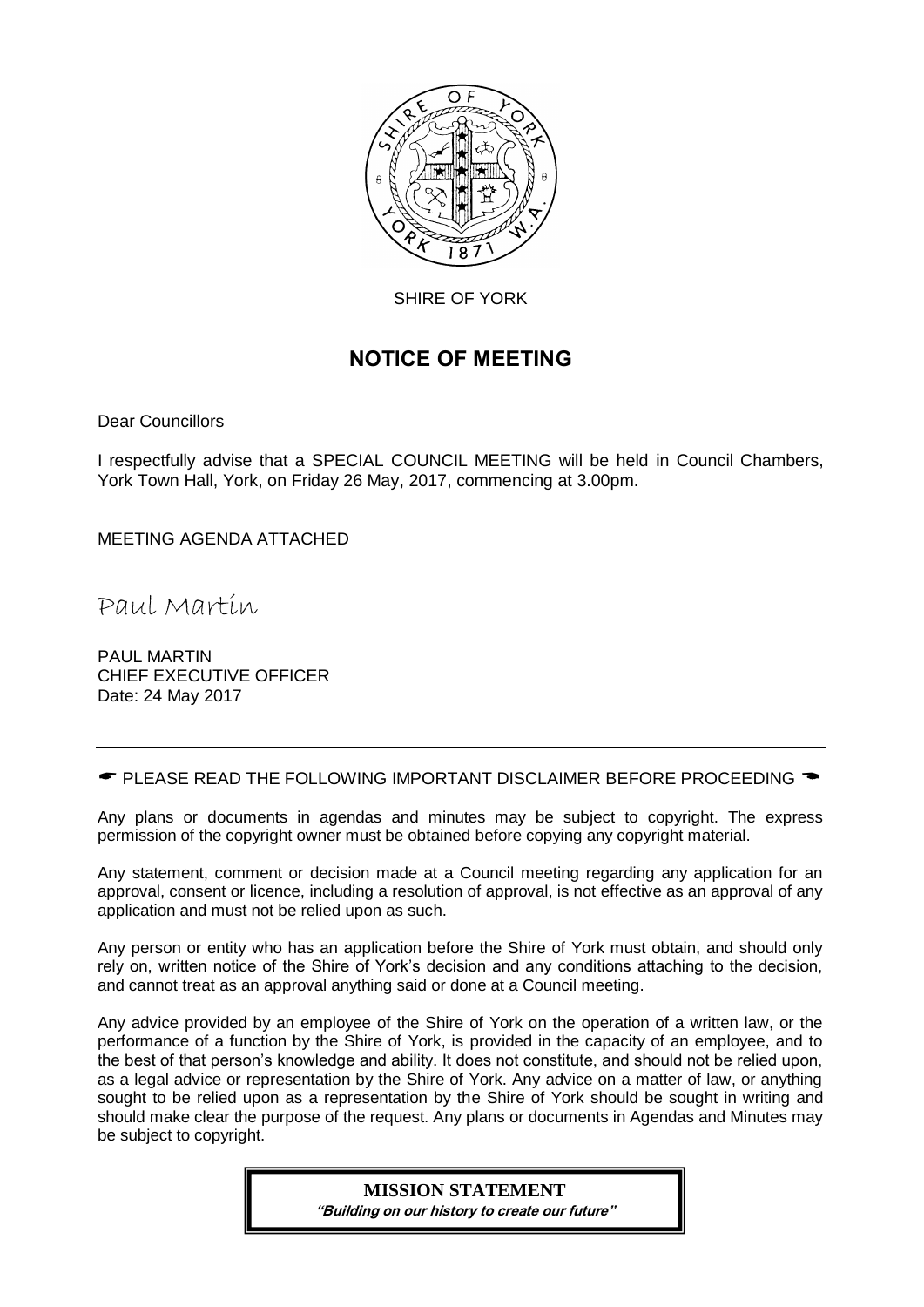$\mathbb{R}$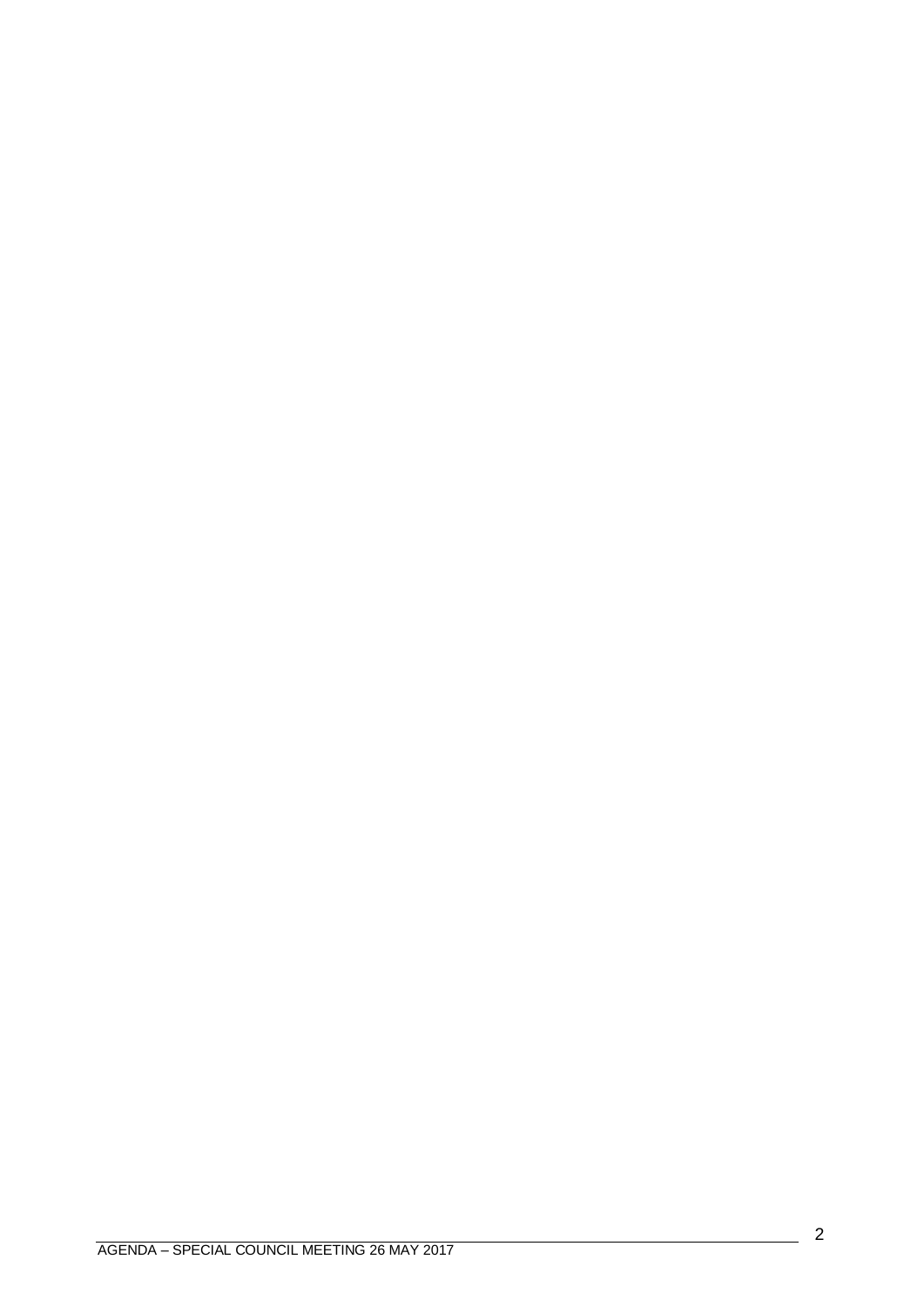# **Local Government Act 1995 (as amended)**

# **Part 1 Introductory Matters**

# 1.3. Content and intent

- (1) This Act provides for a system of local government by
	- (a) providing for the constitution of elected local governments in the State;
	- (b) describing the functions of local governments;
	- (c) providing for the conduct of elections and other polls; and
	- (d) providing a framework for the administration and financial management of local governments and for the scrutiny of their affairs.
- (2) This Act is intended to result in
	- (a) better decision-making by local governments;
	- (b) greater community participation in the decisions and affairs of local governments;
	- (c) greater accountability of local governments to their communities; and
	- (d) more efficient and effective local government.
- (3) In carrying out its functions a local government is to use its best endeavours to meet the needs of the current and future generations through an integration of environmental protection, social advancement and economic prosperity.

# **Part 2 Constitution of Local Government**

# **Division 2 Local Governments and Councils of Local Governments**

- 2.7 The Role of Council
- (1) The Council
	- (a) directs and controls the Local Government's affairs; and
	- (b) is responsible for the performance of the Local Government's functions.
- (2) Without limiting subsection (1), the Council is to
	- (a) oversee the allocation of the Local Government's finances and resources;

and

(b) determine the Local Government's policies.

# **Meetings generally open to the public**

- **5.1.** (1) Subject to subsection (2), the following are to be open to members of the public
	- (a) all council meetings; and
	- (b) all meetings of any committee to which a local government power or duty has been delegated.
	- (2) If a meeting is being held by a council or by a committee referred to in subsection (1) (b), the council or committee may close to members of the public the meeting, or part of the meeting, if the meeting or the part of the meeting deals with any of the following —
	- (a) a matter affecting an employee or employees;
	- (b) the personal affairs of any person;
	- (c) a contract entered into, or which may be entered into, by the local government and which relates to a matter to be discussed at the meeting;
	- (d) legal advice obtained, or which may be obtained, by the local government and which relates to a matter to be discussed at the meeting;
	- (e) a matter that if disclosed, would reveal
		- (i) a trade secret;
		- (ii) information that has a commercial value to a person; or
		- (iii) information about the business, professional, commercial or financial affairs of a person, where the trade secret or information is held by, or is about, a person other than the local government;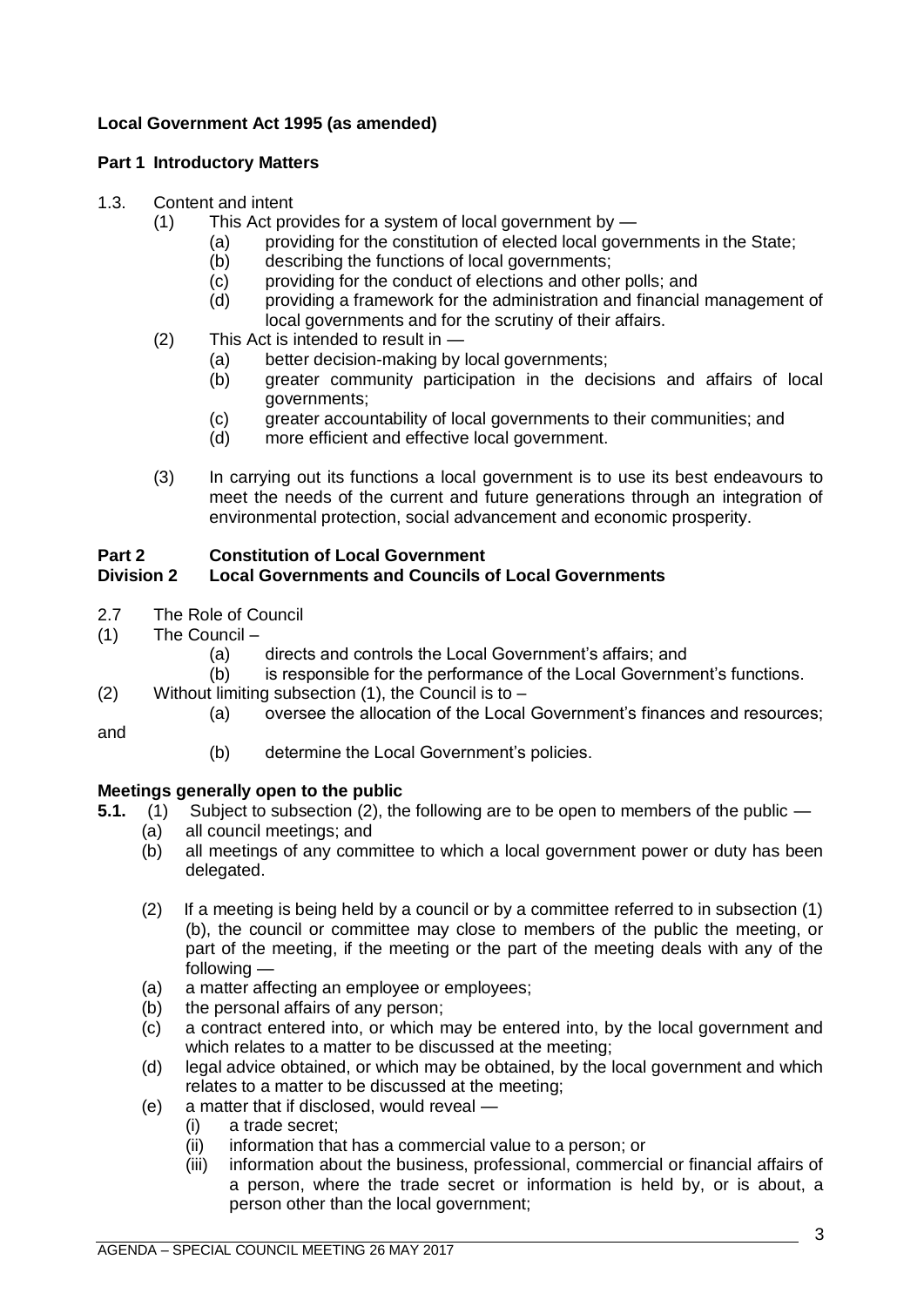- (f) a matter that if disclosed, could be reasonably expected to  $-$ 
	- (i) impair the effectiveness of any lawful method or procedure for preventing, detecting, investigating or dealing with any contravention or possible contravention of the law;
	- (ii) endanger the security of the local government's property; or
	- (iii) prejudice the maintenance or enforcement of a lawful measure for protecting public safety;
- (g) information which is the subject of a direction given under section 23 (1a) of the *Parliamentary Commissioner Act 1971*; and
- (h) such other matters as may be prescribed.
- (3) A decision to close a meeting or part of a meeting and the reason for the decision are to be recorded in the minutes of the meeting.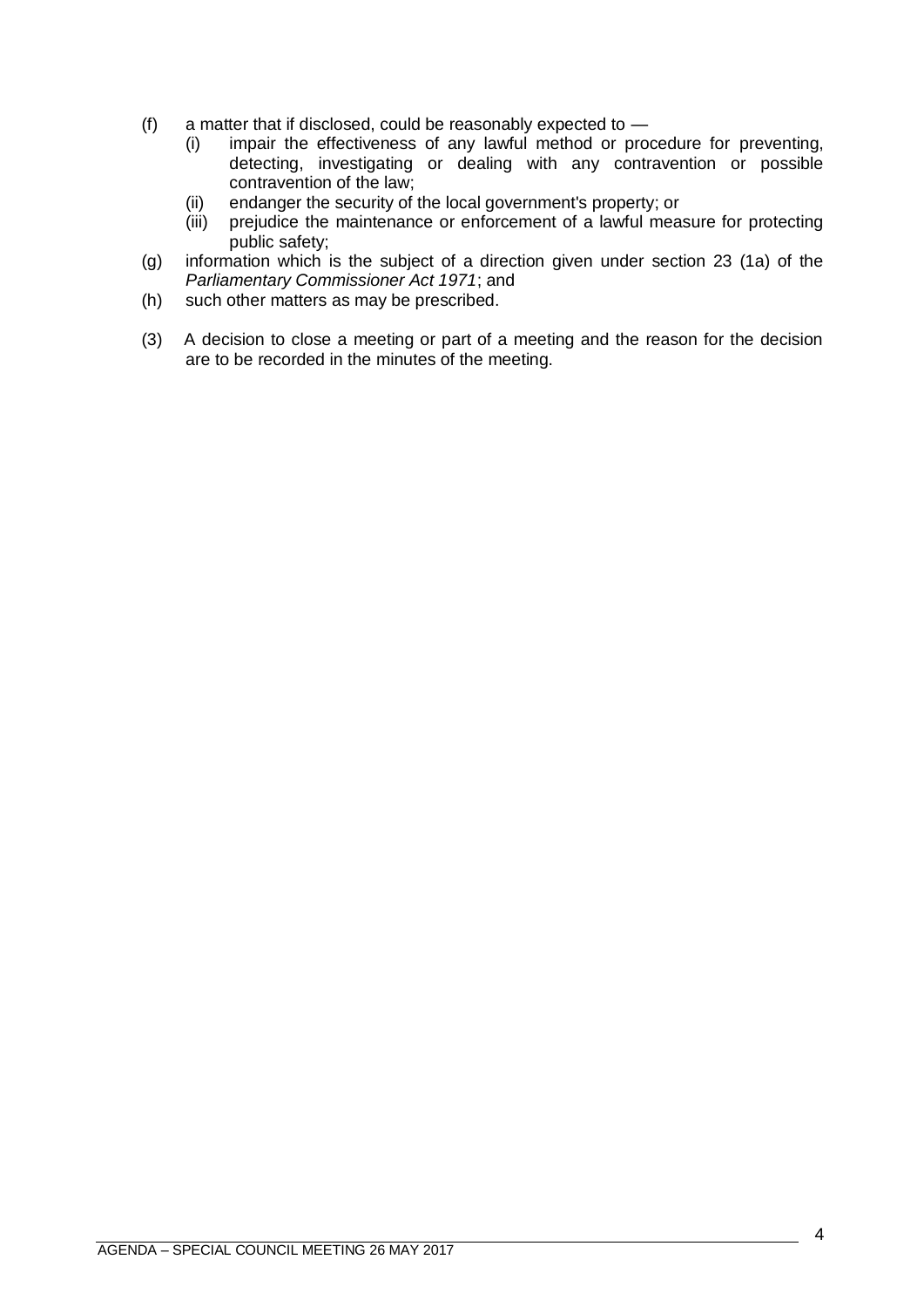

Shire of York

# G 2.6 PUBLIC QUESTION TIME

# Policy Statement

1.0 "Public Question Time" will be limited to 15 minutes\*. The Council may exercise a discretion to extend the time by resolution if required. If there are questions remaining unasked at the expiration of the time allotted members of the public will be asked to submit their questions in writing to the Chief Executive Officer who will provide a written reply with the response placed in the Agenda of the next Ordinary Meeting of the Council.

*\* A minimum of 15 minutes is provided by Regulation 6(1) of the Local Government (Administration) Regulations 1996 (S.5.24 of the Local Government Act 1995)*

- 2.0 Questions may be asked at the Ordinary Council Meeting and any Committee meeting on any matter affecting the Council and the Shire's operations. Questions submitted to Special Meetings of the Council will be restricted to the subject matter of the meeting.
- 3.0 Each questioner will be limited to two (2) questions. Statements or long preamble are not permitted.
- 4.0 People wishing to ask questions will be encouraged to put their questions in writing or in a prescribed form and submit them to the Chief Executive Officer prior to 10 am on the day of the meeting. This allows for an informed response to be given at the meeting. Oral questions are permitted.
- 5.0 Priority will be given to questions about matters on the agenda for the meeting and which are submitted in accordance with 4.0 above.
- 6.0 Every person who wishes to ask a question must identify themselves and register with a Council Officer immediately prior to the meeting. Subject to 5.0 above questions will be taken in the order in which people register.
- 7.0 Questions containing offensive remarks, reference to the personal affairs or actions of Elected Members or staff, or which relate to confidential matters or legal action will not be accepted. Questions that the Presiding Member considers have been answered by earlier questions at the meeting or earlier meetings may not be accepted.
- 8.0 On receipt of a question the Presiding Member may answer the question or direct it to the Chief Executive Officer to answer. If the question is of a technical nature the Chief Executive Officer may direct the question to a senior technical officer present. If the question requires research it will be taken on notice.
- 9.0 There will be no debate on the answers to questions.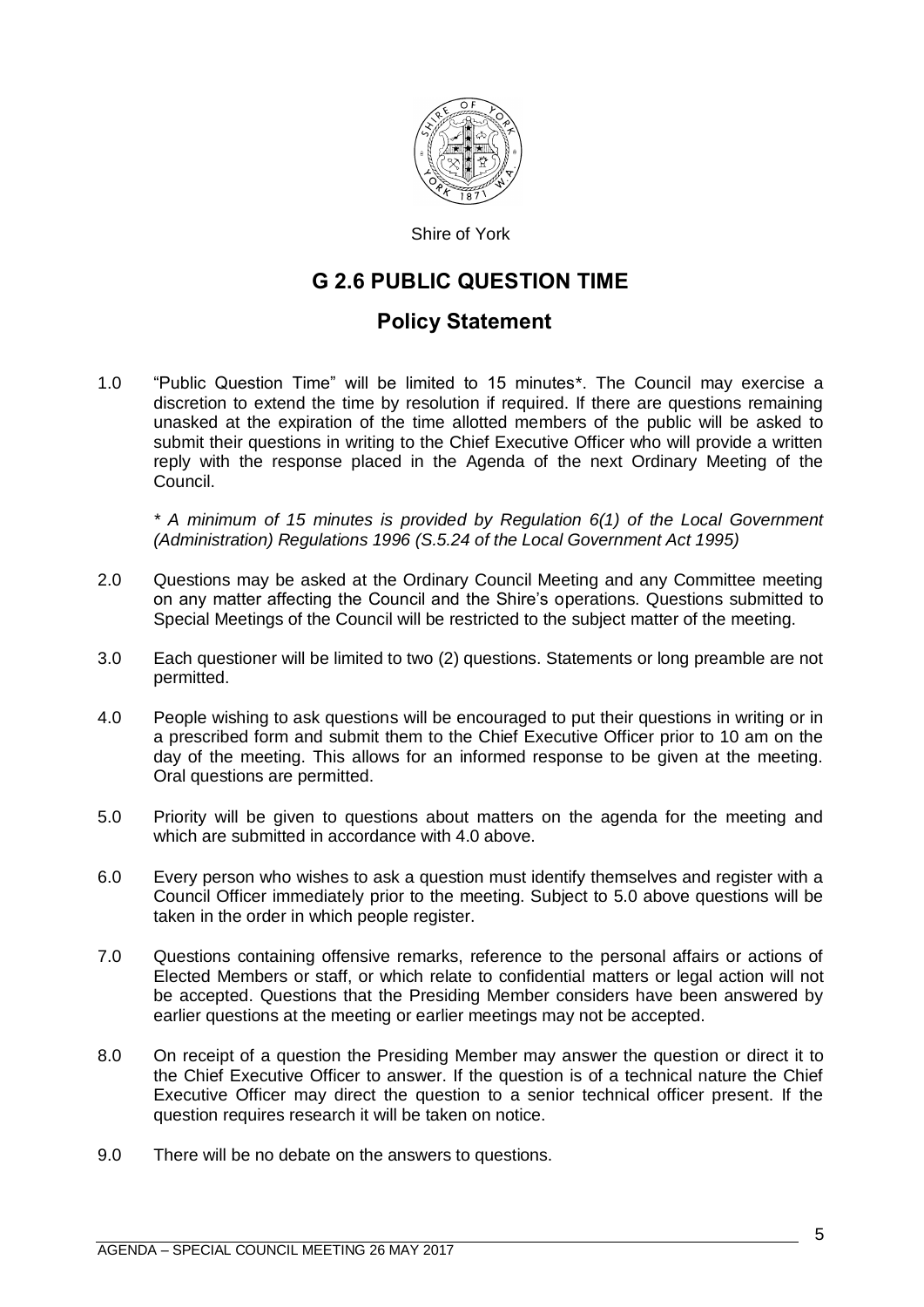- 10.0 A summary of the question and the answer will be recorded in the minutes of the Council meeting at which the question was asked.
- 11.0 Public Question Time guidelines incorporating this policy are being prepared and will include information on the other methods of enquiry that are available to members of the public to obtain information from the Shire.

Adopted 21 October 2013 Amended 17 September 2015 Amended 23 November 2015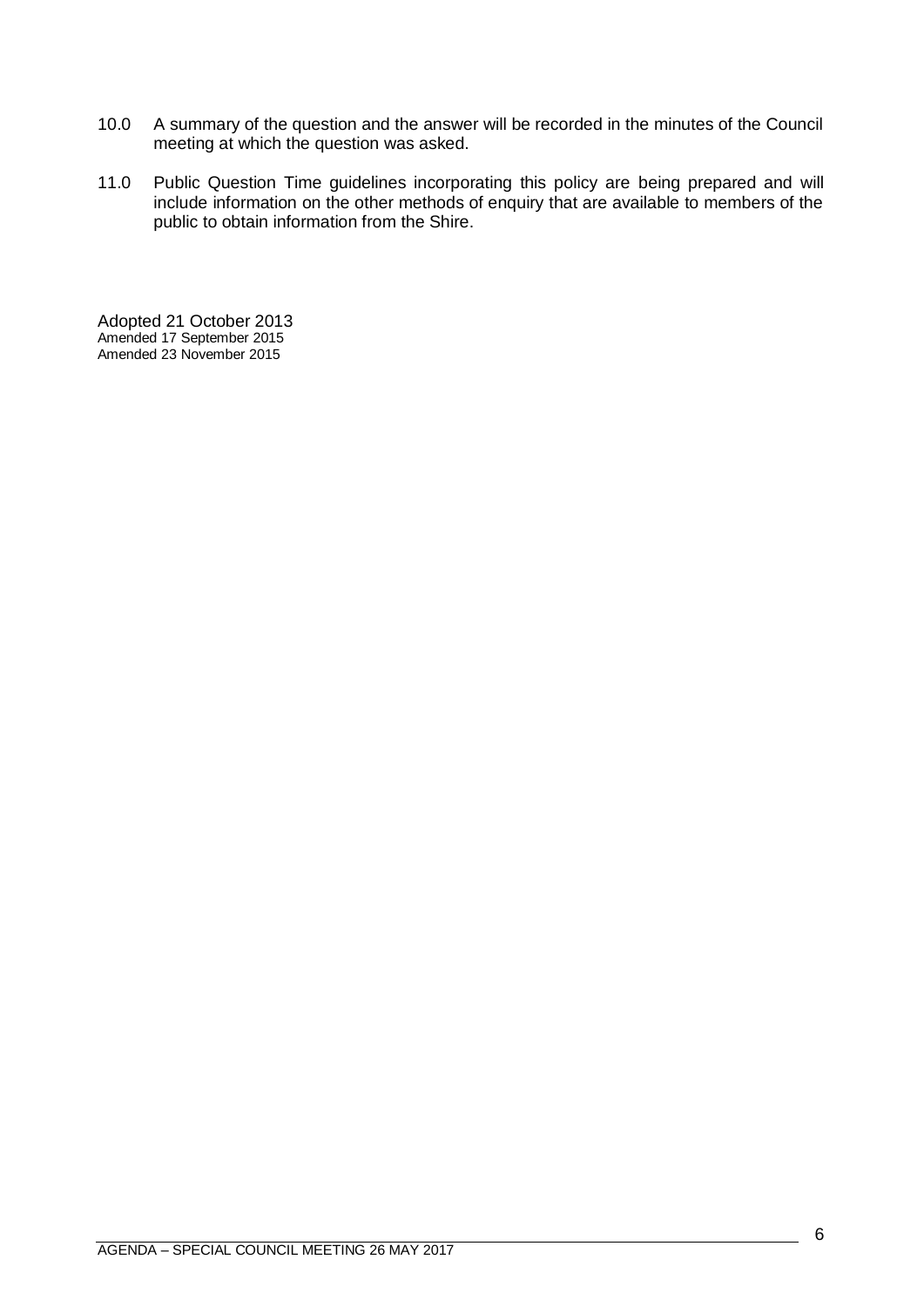**PUBLIC QUESTION TIME PROFORMA** 

**CONTINUED** 

# **Question(s)**

Please ensure that your question complies with the Public Question Time Policy Statement as published in the Council Agenda and stated as per the attached

Name:

**Residential Address:** (Required if written response requested) **Organization Name:** (If presenting on behalf of) **Council** Item No. Referred To: 

Write your question(s) as clearly and concisely as possible – lengthy questions may be paraphrased.

Note: To provide equal opportunity for all in attendance to ask questions, a limit of two (2) questions at a time from any one person is imposed.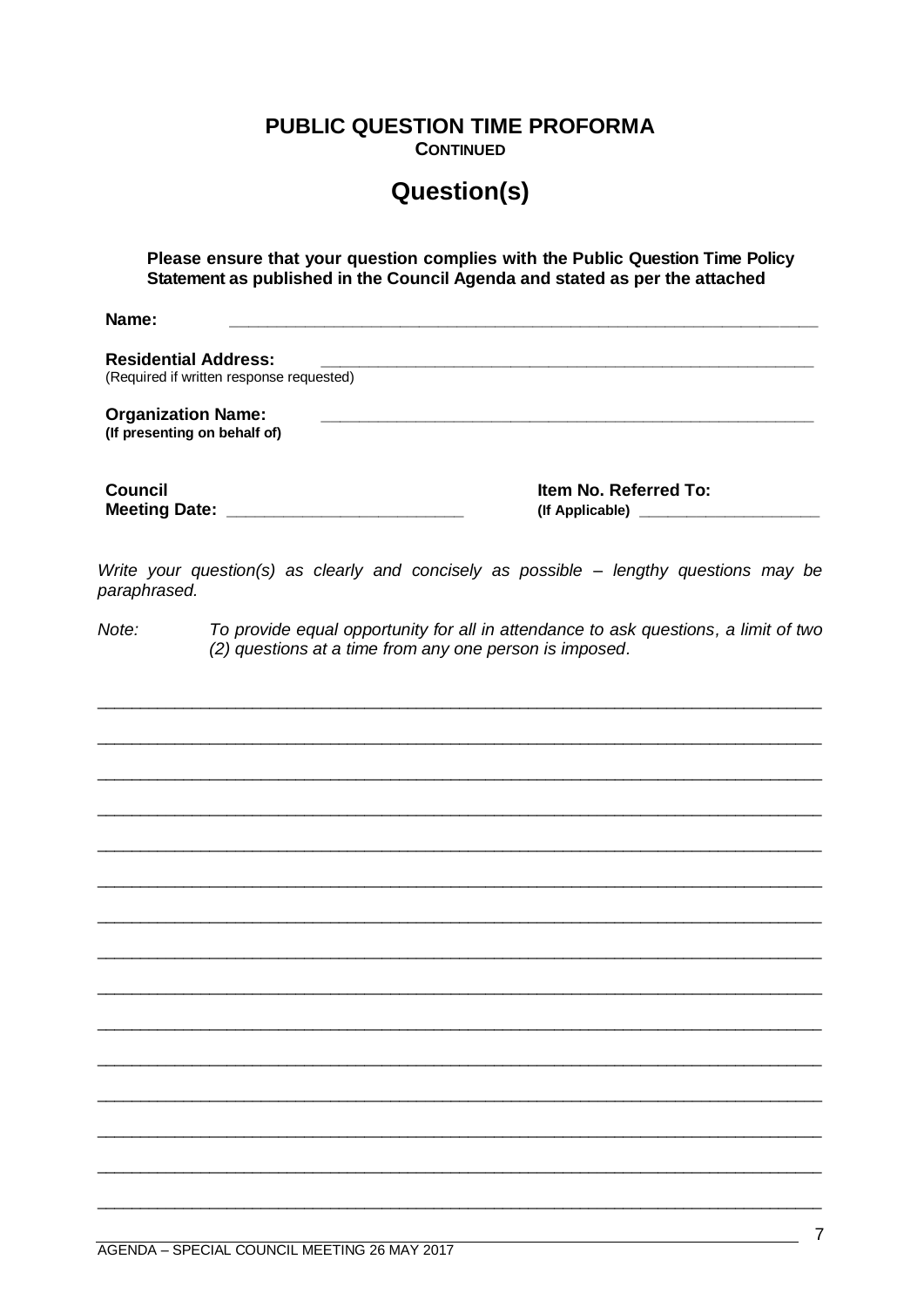| <u>,我们就会在这里的时候,我们就会在这里的时候,我们就会在这里的时候,我们就会在这里的时候,我们就会在这里的时候,我们就会在这里的时候,我们就会在这里的时候,我</u> |  |
|----------------------------------------------------------------------------------------|--|
|                                                                                        |  |
|                                                                                        |  |
|                                                                                        |  |
| OFFICE USE ONLY                                                                        |  |
|                                                                                        |  |
|                                                                                        |  |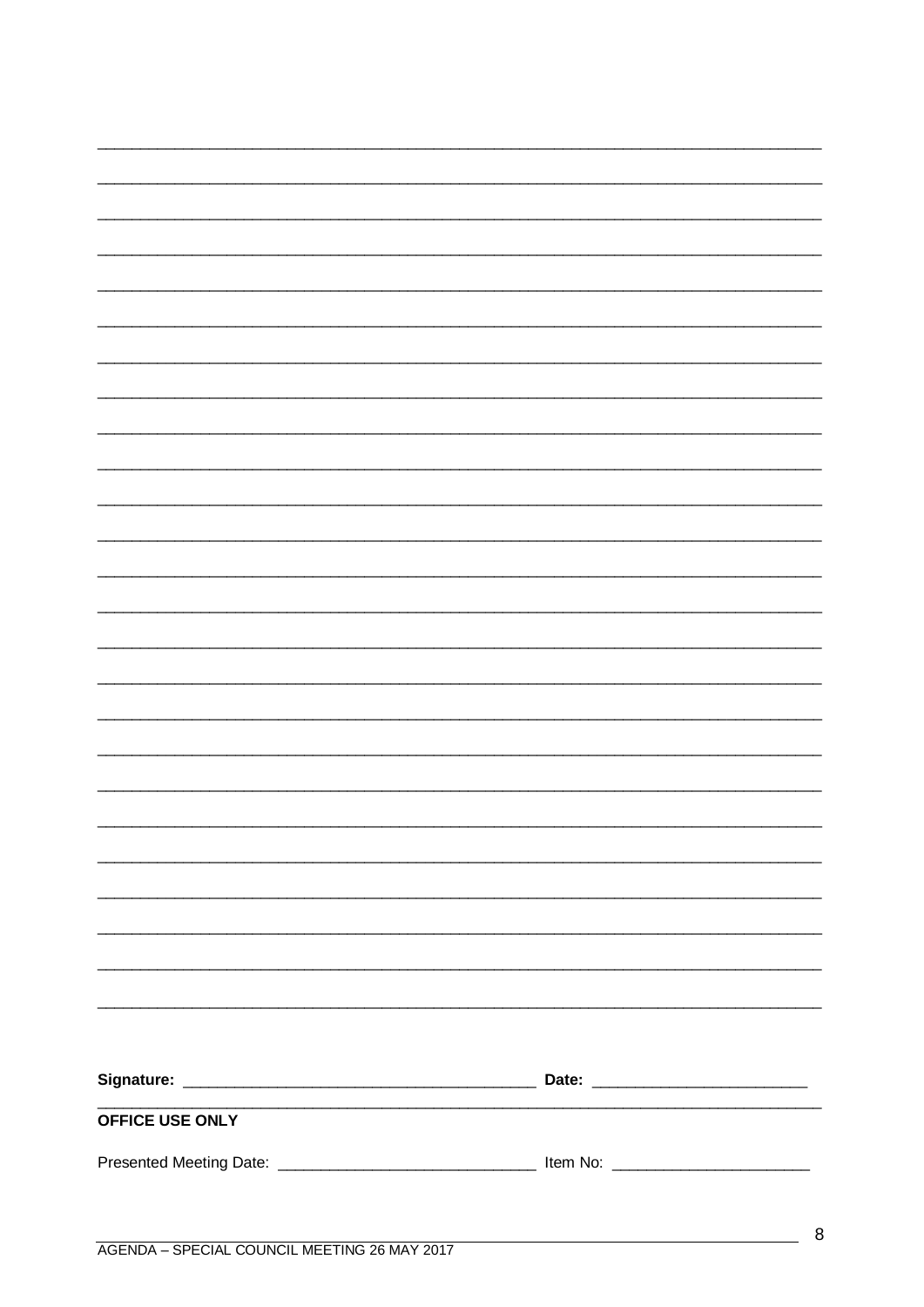# Table of Contents

| $\mathbf{1}$   |                 |                                                                           |  |
|----------------|-----------------|---------------------------------------------------------------------------|--|
|                | 1.1             |                                                                           |  |
|                | 1.2             |                                                                           |  |
|                | 1.3             |                                                                           |  |
|                | 1.4             |                                                                           |  |
|                | 1.5             |                                                                           |  |
|                | 1.6             |                                                                           |  |
|                | 1.7             |                                                                           |  |
| $\overline{2}$ |                 |                                                                           |  |
|                | 2.1             |                                                                           |  |
|                | 2.2             |                                                                           |  |
|                | 2.3             |                                                                           |  |
|                | 2.4             |                                                                           |  |
|                | 2.5             | Number of People in the Gallery at Commencement of the Meeting  12        |  |
| $\overline{3}$ |                 |                                                                           |  |
|                | 3.1             |                                                                           |  |
|                | 3.2             |                                                                           |  |
| 4              |                 |                                                                           |  |
| 5              |                 |                                                                           |  |
|                | 5.1             |                                                                           |  |
|                | 5.2             |                                                                           |  |
|                | 5.3             |                                                                           |  |
|                | 5.4             |                                                                           |  |
| 6              |                 | ANNOUNCEMENTS BY PRESIDING MEMBER WITHOUT DISCUSSION 13                   |  |
| $\overline{7}$ |                 |                                                                           |  |
|                |                 | SY059-05/17 - National Reconciliation Week 2017 - Acceptance of Grant  15 |  |
| 8              |                 |                                                                           |  |
| 9              |                 |                                                                           |  |
|                | 9.1             |                                                                           |  |
|                | 9.2             |                                                                           |  |
|                | 10 <sup>°</sup> |                                                                           |  |

 $\mathbf{r}$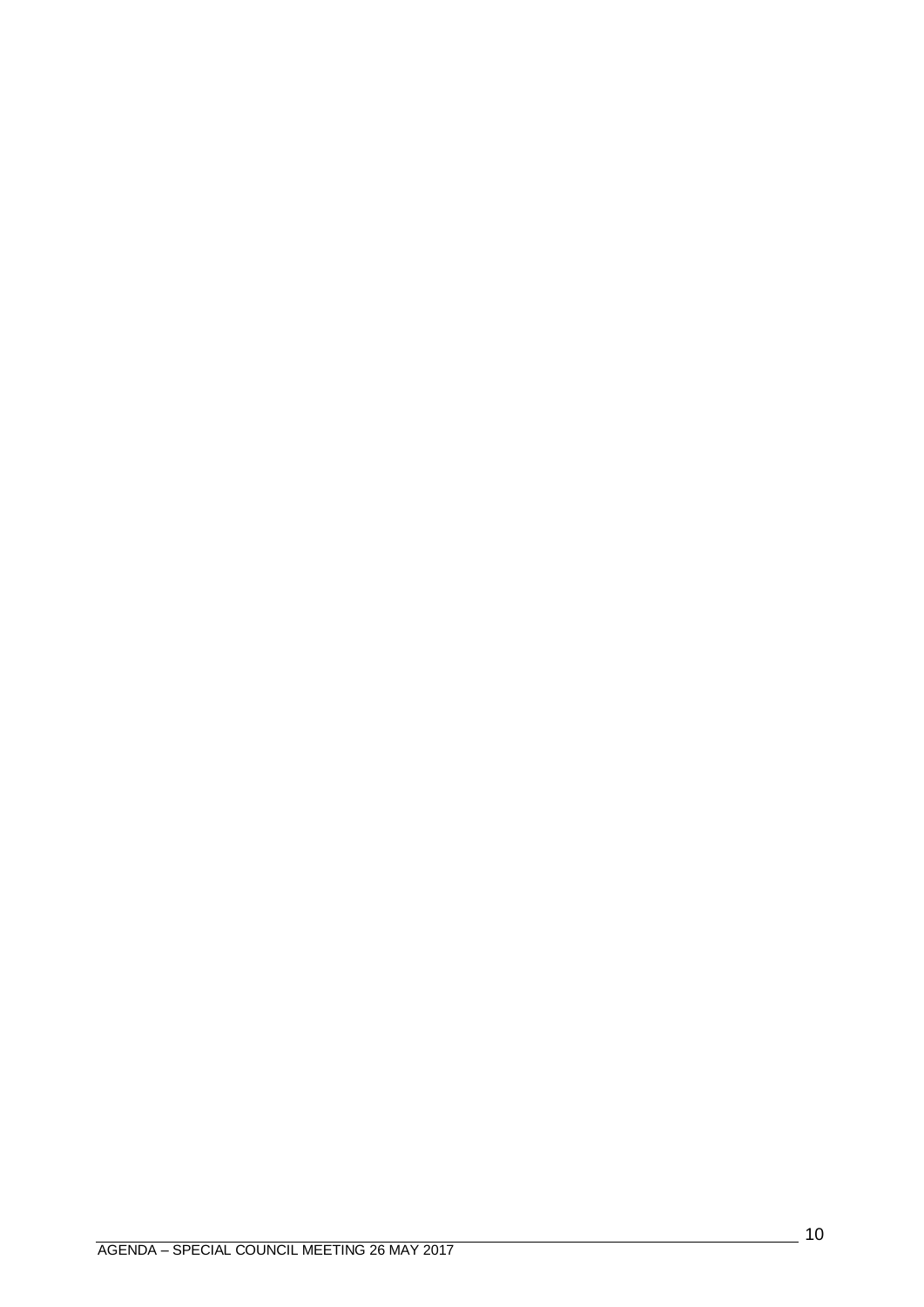

## SHIRE OF YORK

#### A SPECIAL MEETING OF THE COUNCIL WILL BE HELD ON FRIDAY, 26 MAY, 2017, COMMENCING AT 3.00PM IN COUNCIL CHAMBERS, YORK TOWN HALL, YORK

The York Shire Council acknowledges the traditional owners of the land on which this meeting will be held.

## <span id="page-10-0"></span>**1 OPENING**

- <span id="page-10-1"></span>1.1 Declaration of Opening
- <span id="page-10-2"></span>1.2 Disclaimer

The Shire President advised the following:

*"I wish to draw attention to the Disclaimer Notice contained within the agenda document and advise members of the public that any decisions made at the meeting today, can be revoked, pursuant to the Local Government Act 1995.* 

*Therefore members of the public should not rely on any decisions until formal notification in writing by Council has been received. Any plans or documents in agendas and minutes may be subject to copyright. The express permission of the copyright owner must be obtained before copying any copyright material."*

- <span id="page-10-3"></span>1.3 Standing Orders
- <span id="page-10-4"></span>1.4 Announcement of Visitors
- <span id="page-10-5"></span>1.5 Declarations of Interest that Might Cause a Conflict *Councillors/Staff are reminded of the requirements of s5.65 of the Local Government Act 1995, to disclose any interest during the meeting when the matter is discussed and also of the requirement to disclose an interest affecting impartiality under the Shire of York's Code of Conduct.*

| <b>Name</b> | Item No & title | <b>Nature of Interest</b><br>(and extent, where appropriate) |
|-------------|-----------------|--------------------------------------------------------------|
|             |                 |                                                              |
|             |                 |                                                              |
|             |                 |                                                              |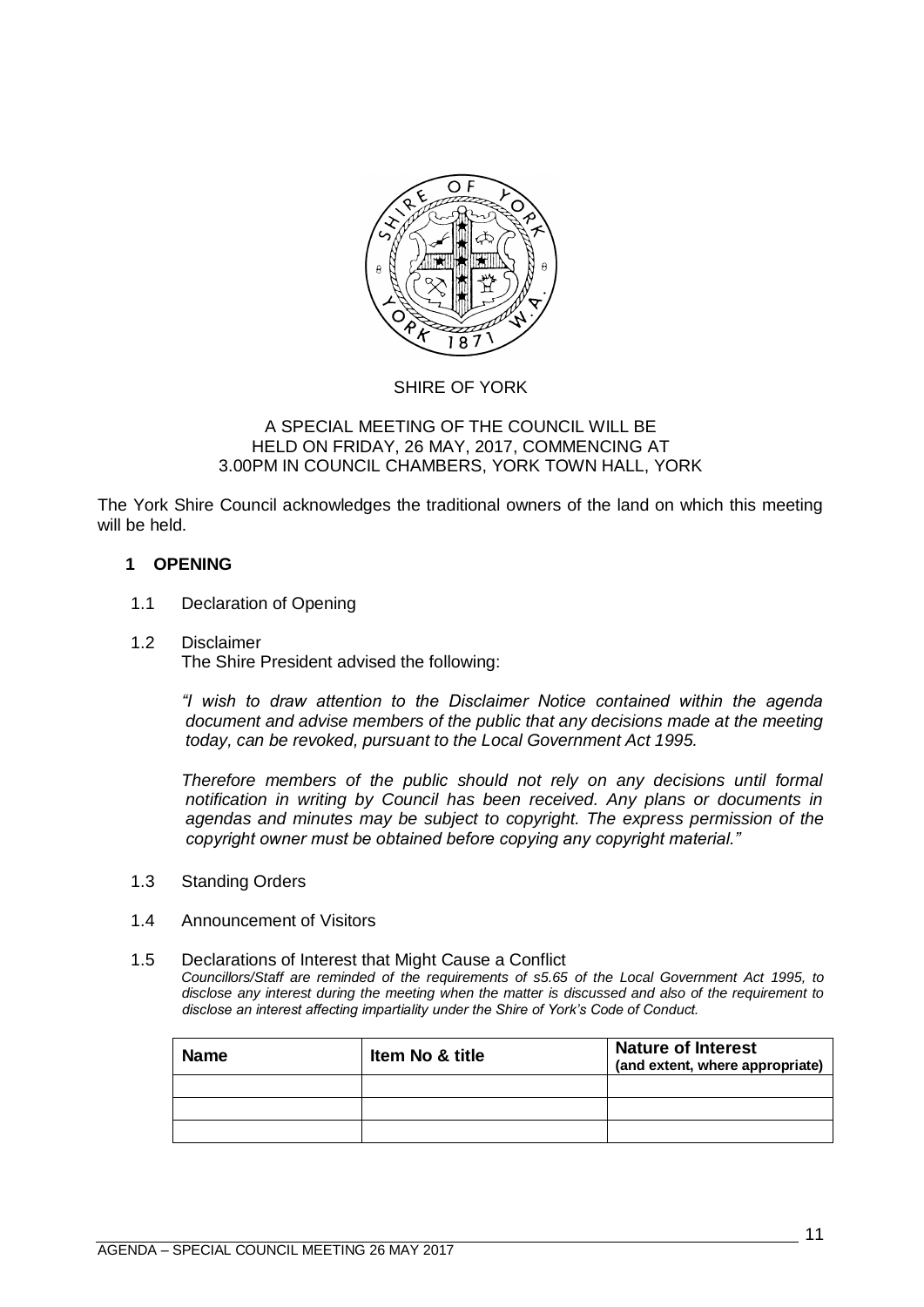#### <span id="page-11-0"></span>1.6 Declarations of Financial Interests

*A declaration under this section requires that the nature of the interest must be disclosed. Consequently a member who has made a declaration must not preside, participate in, or be present during any discussion or decision making procedure relating to the matter the subject of the declaration*

*Other members may allow participation of the declarant if the member further discloses the extent of the interest and the other members decide that the interest is trivial or insignificant or is common to a significant number of electors or ratepayers.*

| <b>Name</b> | Item No & title | <b>Nature of Interest</b><br>(and extent, where appropriate) |
|-------------|-----------------|--------------------------------------------------------------|
|             |                 |                                                              |
|             |                 |                                                              |
|             |                 |                                                              |

#### <span id="page-11-1"></span>1.7 Disclosure of Interest that May Affect Impartiality

*Councillors and staff are required (Code of Conduct), in addition to declaring any financial interest, to declare any interest that might cause a conflict. The member/employee is also encouraged to disclose the nature of the interest. The member/employee must consider the nature and extent of the interest*  and whether it will affect their impartiality. If the member/employee declares that their impartiality will *not be affected then they may participate in the decision making process.*

| <b>Name</b> | Item No & Title |
|-------------|-----------------|
|             |                 |
|             |                 |
|             |                 |

# <span id="page-11-2"></span>**2 ATTENDANCE**

- <span id="page-11-3"></span>2.1 Members
- <span id="page-11-4"></span>2.2 Staff
- <span id="page-11-5"></span>2.3 Apologies
- <span id="page-11-6"></span>2.4 Leave of Absence Previously Approved
- <span id="page-11-7"></span>2.5 Number of People in the Gallery at Commencement of the Meeting

## <span id="page-11-8"></span>**3 PUBLIC QUESTION TIME**

Public Question Time is conducted in accordance with the Act and Regulations. In addition to this the Shire's Council Meetings Local Law 2016 states –

## *6.7 Other procedures for question time for the public*

*(1) A member of the public who wishes to ask a question during question time must identify themselves and register with a Council Officer immediately prior to the meeting.* 

- *(2) A question may be taken on notice by the Council for later response.*
- *(3) When a question is taken on notice the CEO is to ensure that—*
	- *(a) a response is given to the member of the public in writing; and*

(b) a summary of the response is included in the agenda of the next meeting of *the Council.* 

*(4) Where a question relating to a matter in which a relevant person has an interest is directed to the relevant person, the relevant person is to—*

- *(a) declare that he or she has an interest in the matter; and*
- *(b) allow another person to respond to the question.*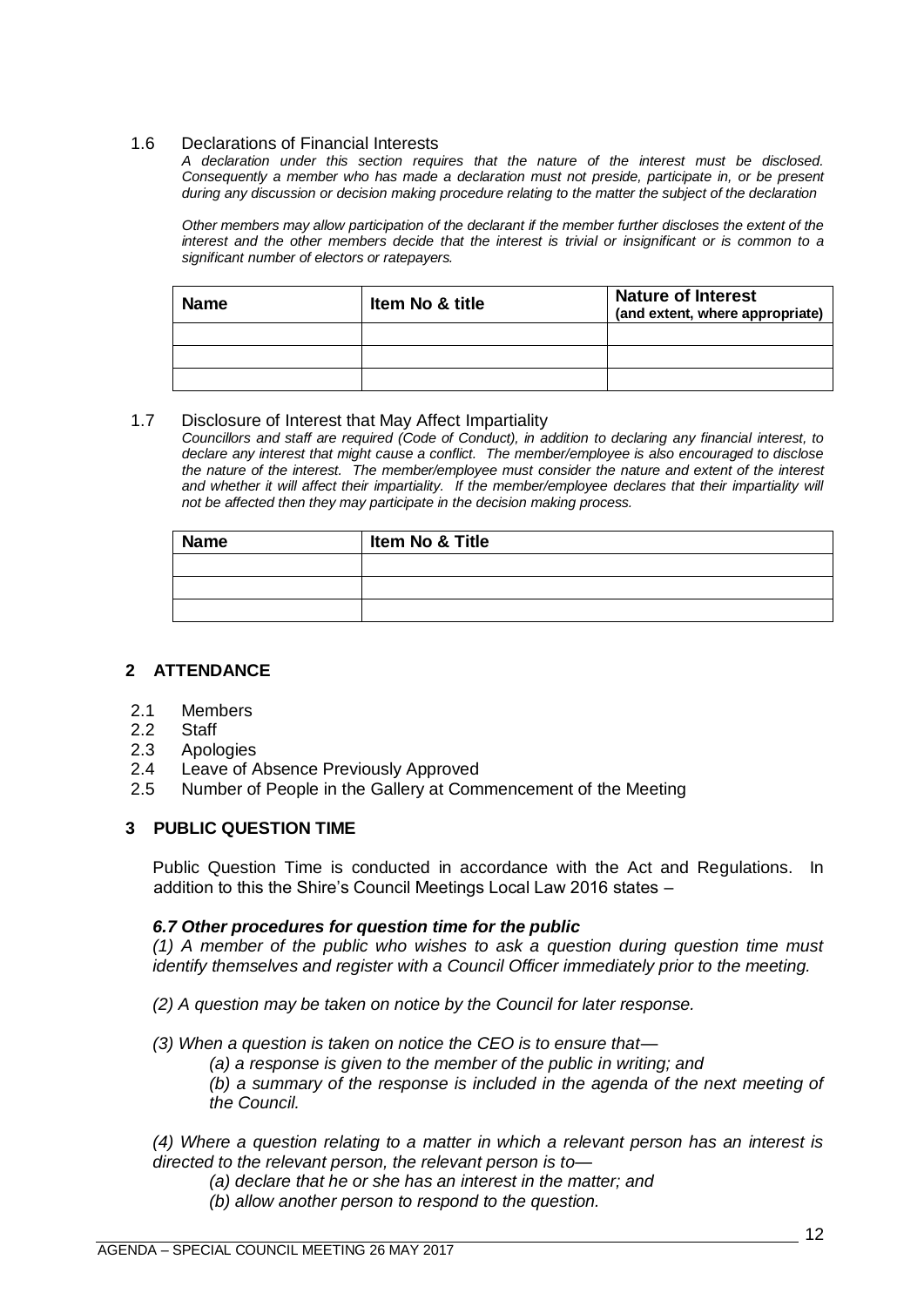*(5) Each member of the public with a question is entitled to ask up to 2 questions before other members of the public will be invited to ask their questions.* 

*(6) Where a member of the public provides written questions then the Presiding Member may elect for the questions to be responded to as normal business correspondence.* 

*(7) The Presiding Member may decide that a public question shall not be responded to where—*

*(a) the same or similar question was asked at a previous meeting, a response was provided and the member of the public is directed to the minutes of the meeting at which the response was provided;* 

*(b) the member of the public uses public question time to make a statement, provided that the Presiding Member has taken all reasonable steps to assist the member of the public to phrase the statement as a question; or* 

*(c) the member of the public asks a question that is offensive or defamatory in nature, provided that the Presiding Member has taken all reasonable steps to*  assist the member of the public to phrase the question in a manner that is not *offensive or defamatory.* 

*(8) A member of the public shall have 2 minutes to submit a question.* 

*(9) The Council, by resolution, may agree to extend public question time.* 

*(10) Where any questions remain unasked at the end of public question time they may be submitted to the CEO who will reply in writing and include the questions and answers in the agenda for the next ordinary Council meeting.* 

*(11) Where an answer to a question is given at a meeting, a summary of the question and the answer is to be included in the minutes.*

<span id="page-12-0"></span>3.1 Written Questions – Current Agenda

3.2 Public Question Time

#### <span id="page-12-2"></span><span id="page-12-1"></span>**4 APPLICATIONS FOR LEAVE OF ABSENCE**

#### <span id="page-12-4"></span><span id="page-12-3"></span>**5 PRESENTATIONS**

5.1 Petitions

- <span id="page-12-5"></span>5.2 Presentations
- <span id="page-12-6"></span>5.3 Deputations
- 5.4 Delegates reports

#### <span id="page-12-8"></span><span id="page-12-7"></span>**6 ANNOUNCEMENTS BY PRESIDING MEMBER WITHOUT DISCUSSION**

#### <span id="page-12-9"></span>**7 OFFICER'S REPORTS**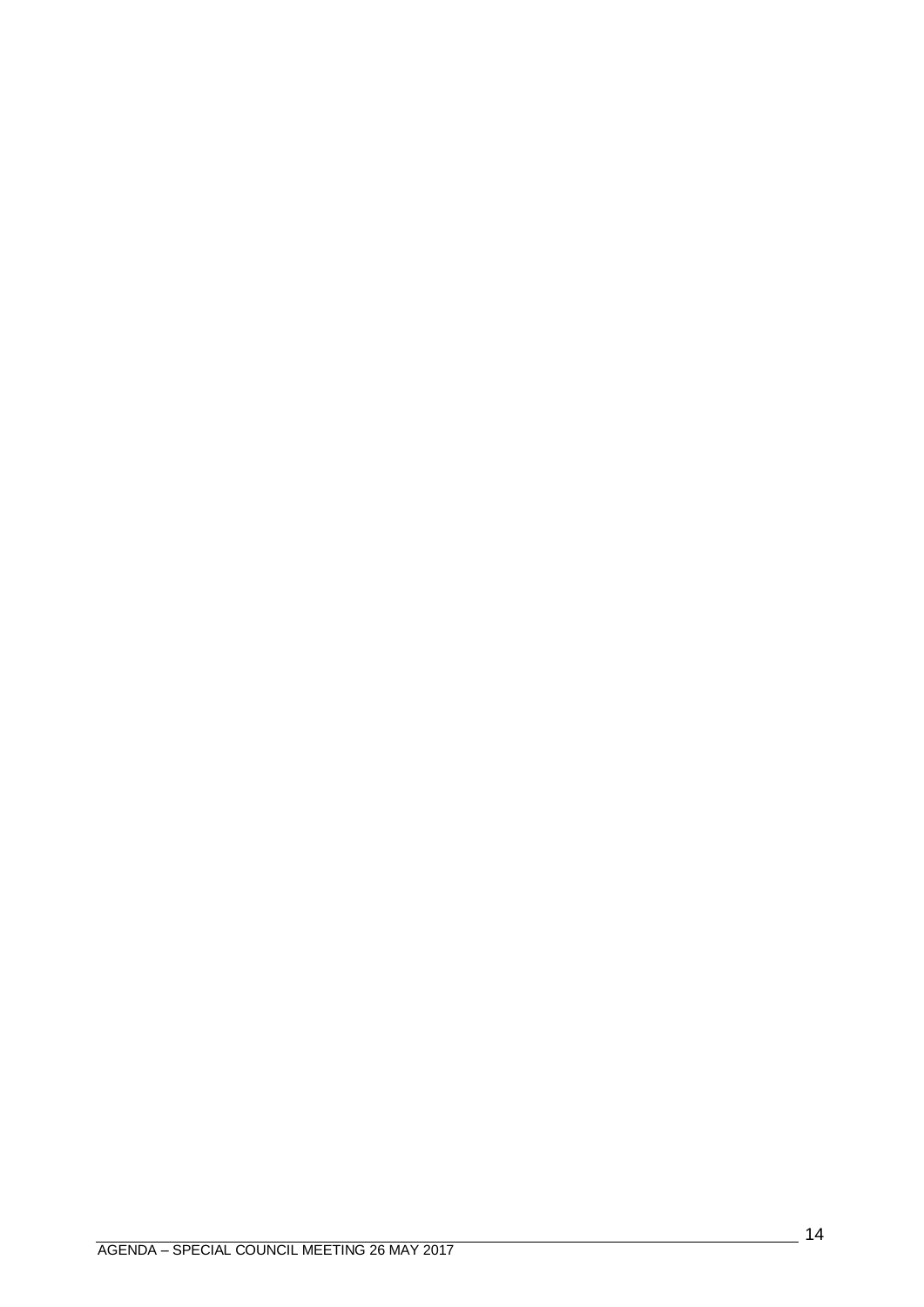# <span id="page-14-0"></span>*SY059-05/17 – National Reconciliation Week 2017 - Acceptance of Grant*

| <b>FILE REFERENCE:</b><br><b>APPLICANT OR PROPONENT(S):</b><br><b>AUTHORS NAME &amp; POSITION:</b>                          | OR.IGR.3<br>N/A<br><b>Esmeralda Harmer, Community Economic</b><br><b>Development Officer</b>                                                                                                                                              |
|-----------------------------------------------------------------------------------------------------------------------------|-------------------------------------------------------------------------------------------------------------------------------------------------------------------------------------------------------------------------------------------|
| <b>RESPONSIBLE OFFICER:</b><br><b>PREVIOUSLY BEFORE COUNCIL: No</b><br><b>DISCLOSURE OF INTEREST:</b><br><b>APPENDICES:</b> | <b>Paul Martin, Chief Executive Officer</b><br><b>Nil</b><br>A. Draft Project Agreement between Shire of York and<br><b>Department of Prime Minister and Cabinet</b><br>B. The Protocols of the Appropriate Use and Flying of<br>the Flag |

#### **Nature of Council's Role in the Matter:**

• Executive

#### **Purpose of the Report:**

The Shire of York has been successful in securing \$5,000 from the Federal Government as part of National Reconciliation Week 2017.

This report requests Council to accept the funding, authorise signing of the Project Agreement and approve the proposed scope of works and reconciliation event.

#### **Background:**

Officers applied for funding in April for National Reconciliation Week (27 May – 3 June 2017) for the installation of additional flag poles at the front of the Shire Offices to provide for the Western Australian and Aboriginal Flags to be flown together with the Australian Flag.

In addition to this it is proposed to have a flag raising ceremony which will include local Balladong Noongar people.

This was identified to be a significant statement for the Shire to fly the Aboriginal Flag at the front of the Shire Offices and is considered an appropriate milestone for Reconciliation Week this year.

The Shire was advised on Friday 19 May that the funding had been approved.

#### **Comments and details:**

Officers are proposing the following scope of works:

- Removal of the existing flag pole at the front of the Shire Offices.
- Purchase and installation of three new flag poles at the front of the Shire Offices to accommodate the Australian, Western Australian and Aboriginal Flags in accordance with the flag protocols.
- Holding of a community ceremony and morning tea on Friday 2 June 2017 to raise the flags on the poles for the first time. This would commence at 10am with a Welcome to Country and include a speech by the Shire President followed by a free morning tea in the Lesser Hall.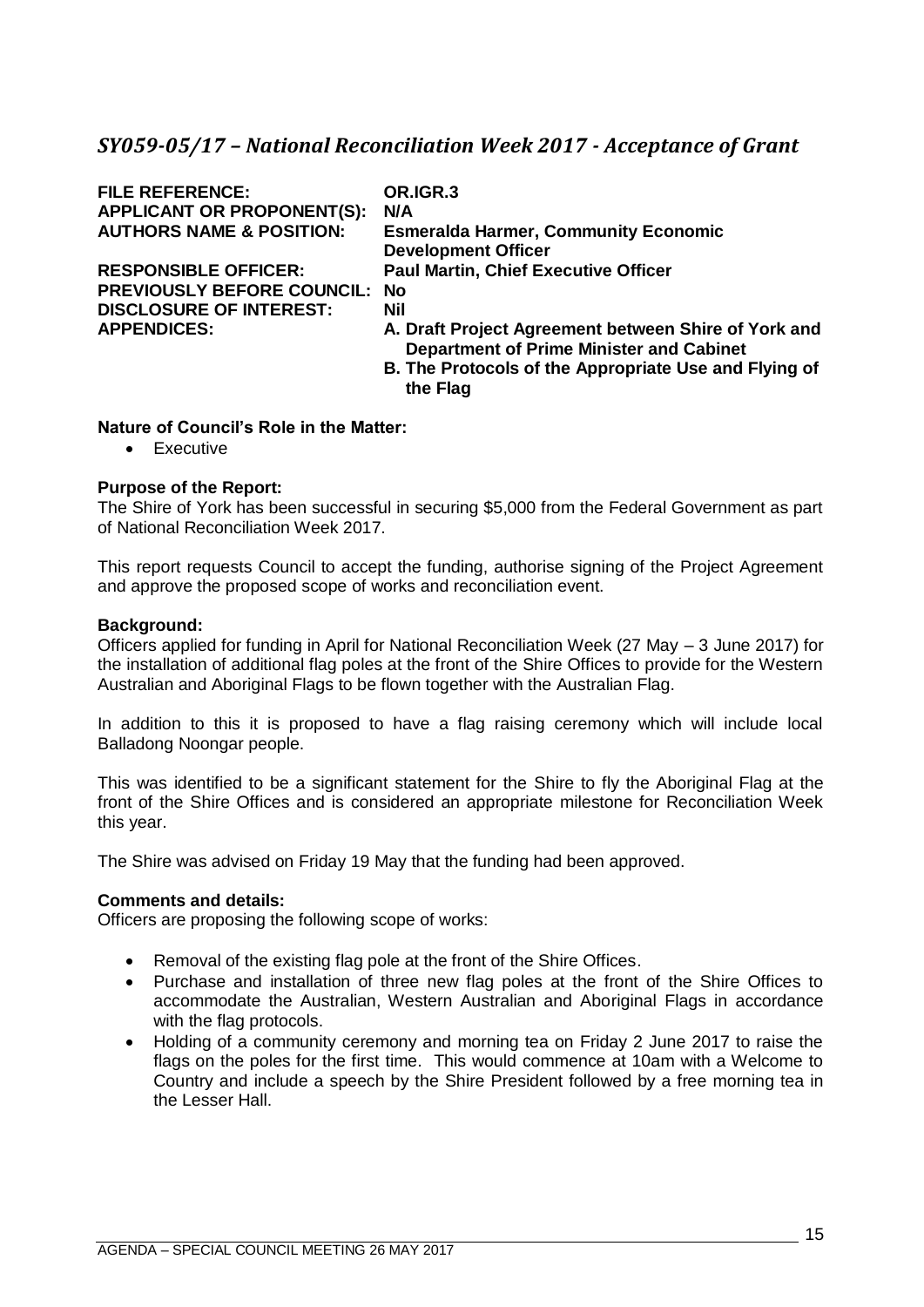In addition to new poles in front of the Shire Offices, funding will also be used to install an additional flag pole at Memorial Park to allow flying of the Aboriginal Flag as part of ANZAC Day events. The purchase of this pole is being facilitated by the grant and installation of the pole will be funded by the maintenance account of Memorial Park.

It is proposed as part of the 2017/18 FY budget to install two new flag poles at Avon Park to enable flying of the Australian and Aboriginal Flags as part of the Australia Day event in 2018.

#### **Implications to consider:**

#### • **Consultative**

Balladong Noongar representatives will be consulted and involved in the details of the community ceremony and morning tea.

#### • **Strategic**

The recognition and respect of the Noongar culture and working towards a positive relationship with local Balladong Noongar community is identified in the Corporate Business Plan as being important priorities and actions. Officers consider this proposed recognition and community event is a step in the right direction to address these priorities of Council.

#### • **Policy related**

G 4.4 External Grants: Procurement and Management requires Council to approve the grant funding which is the purpose of this report.

The community ceremony and morning tea will be held in accordance with Policy G 1.12 Civic Functions and Hospitality.

#### • **Financial**

The following is a summary of the capital and operating costs associated with this project:

#### Capital Expenditure

| <b>Description</b>                                 | Amount                  |
|----------------------------------------------------|-------------------------|
| Purchase of Flag Poles                             | $$3,850$ (4 x $$959$ )  |
| Installation of Flag Poles at Shire Admin Building | \$1.700                 |
| Total                                              | \$5,550 (excluding GST) |

#### Capital Income

| <b>Description</b>                        | Amount                  |
|-------------------------------------------|-------------------------|
| <b>Grant National Reconciliation Week</b> | \$5,000                 |
| <b>Shire of York Contribution</b>         | 550<br>\$.              |
| Total                                     | \$5,550 (excluding GST) |

It is proposed to source the Shire of York contribution towards installing the new flag poles from unspent maintenance funds in the Administration Building Maintenance account GL 42176.

It is recommended Council amends the budget by transferring \$550 from GL 42176 to a capital account Administration Building Capital GL 43141 and increase expenditure by the grant amount of \$5,000 to fund these capital works.

The grant will be posted to Administration Government Grants GL 42227 which currently has no budget for this year which will therefore require a budget amendment.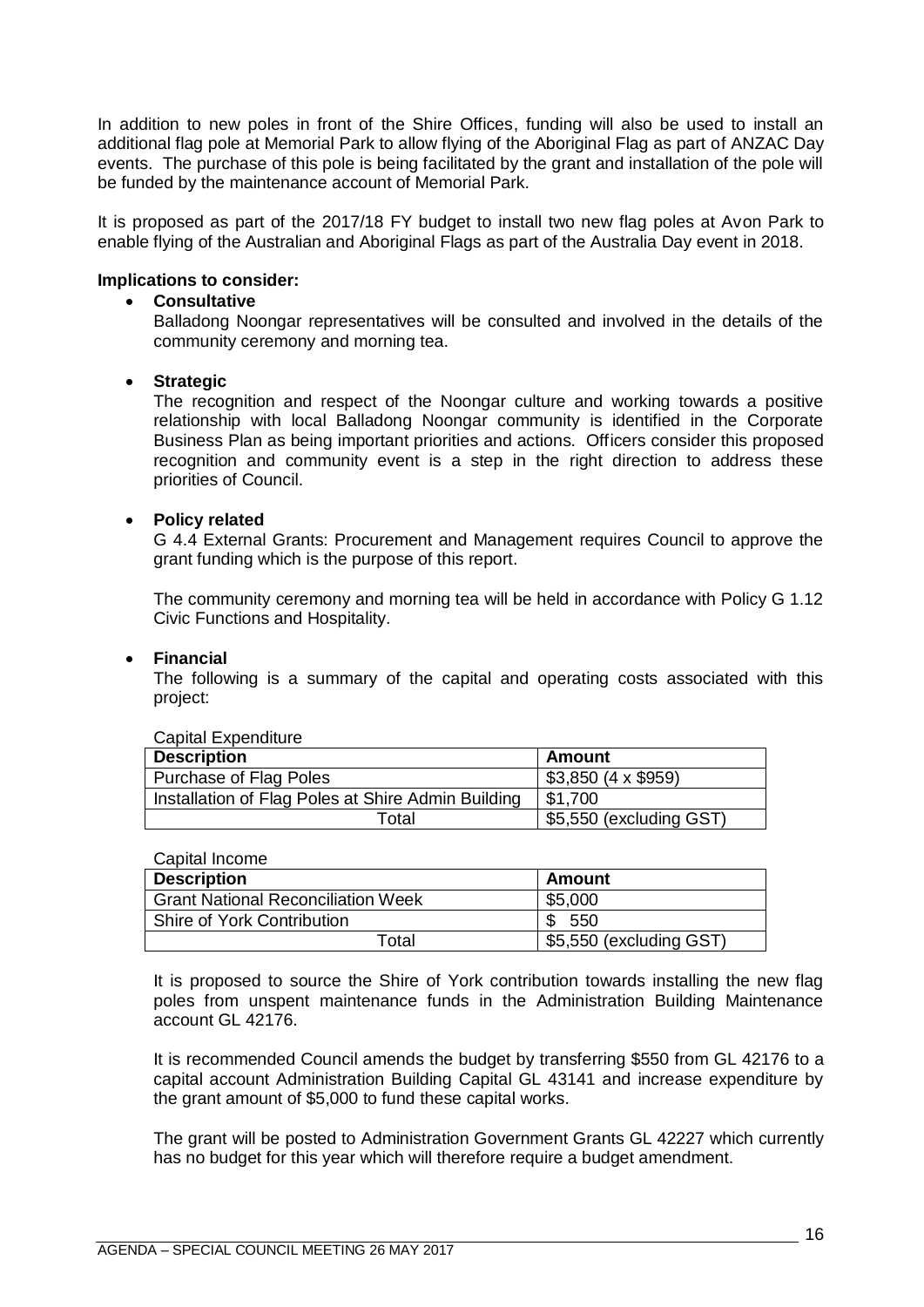The free community ceremony and morning tea including welcome to country and Lesser Hall hire is estimated to cost \$1,000 however this will be dependent upon the number of people attending. It is proposed this be funded from GL 41106 Receptions and Refreshments which has a remaining budget for the financial year of \$7,229.

- **Legal and Statutory** Nil
- **Risk related** Nil
- **Workforce Implications** This project is being delivered within existing resource allocations.

**Voting Requirements: Absolute Majority Required: Yes**

# **OFFICER RECOMMENDATION:**

*"That Council:*

- *1. Authorises the Chief Executive Officer to accept the funding of \$5,000 for National Reconciliation Week;*
- *2. Approves the following budget amendments to facilitate this project occurring:*
	- *- transfer \$550 from Administration Building Maintenance GL 42176 to a capital account Administration Building Capital GL 43141*
	- *- increase Administration Building Capital GL 43141 by an additional \$5,000 to allow for expenditure of grant funds*
	- *- increase Administration Government Grants GL 42227 by \$5,000 to receive the grant funding.*
- *3. Approves the installation of three new flag poles in front of the Shire Offices to accommodate the Australian, West Australian and Aboriginal flags (in this order).*
- *4. Notes the Shire President will hold a community ceremony and morning tea on Friday 2 June 2017 at 10am for the inaugural raising of the new flags as a National Reconciliation Week event."*